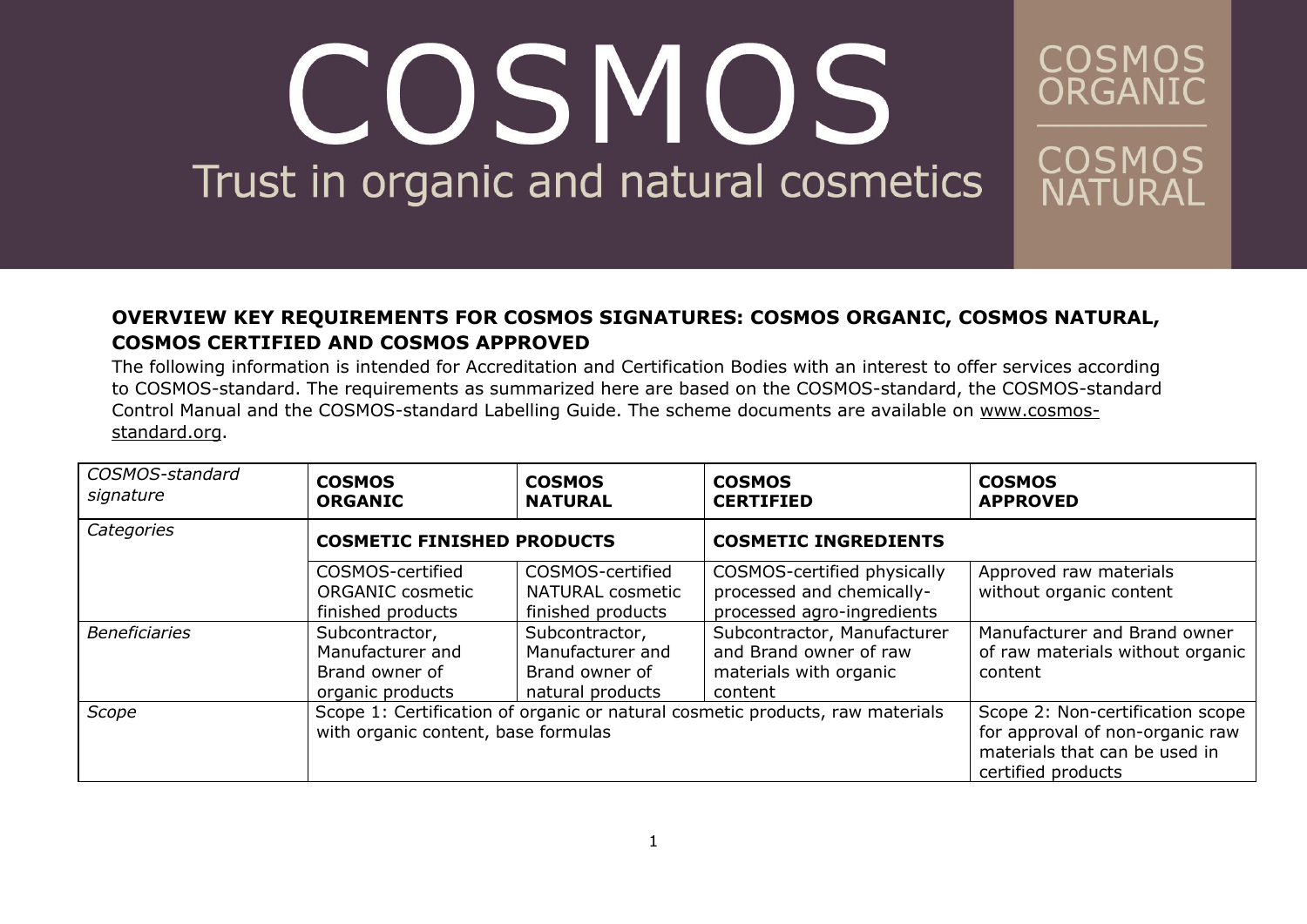**COSMOS**<br>ORGANIC

| Main criteria                          | Reference<br>scheme<br>documents                                    | <b>COSMOS</b><br><b>ORGANIC</b>                                                                                                                                                                                                                                                                                                                                                                                                                                                                                                                                                                              | <b>COSMOS</b><br><b>NATURAL</b>                                                                                                                                                                                  | <b>COSMOS</b><br><b>CERTIFIED</b>                                                                                                                                                         | <b>COSMOS</b><br><b>APPROVED</b>                                                                                               |  |
|----------------------------------------|---------------------------------------------------------------------|--------------------------------------------------------------------------------------------------------------------------------------------------------------------------------------------------------------------------------------------------------------------------------------------------------------------------------------------------------------------------------------------------------------------------------------------------------------------------------------------------------------------------------------------------------------------------------------------------------------|------------------------------------------------------------------------------------------------------------------------------------------------------------------------------------------------------------------|-------------------------------------------------------------------------------------------------------------------------------------------------------------------------------------------|--------------------------------------------------------------------------------------------------------------------------------|--|
| Labelling<br>and<br>communi-<br>cation | Standard:<br>Chapter 10<br>Labelling<br>quide:<br>Chapter 4<br>to 8 | The following<br>requirements are<br>compulsory on labels:<br><b>COSMOS</b><br>$\bullet$<br>ORGANIC'<br>signature<br>Mention of the<br>$\bullet$<br>certification body<br>Mention of the % of<br>$\bullet$<br>organic and natural<br>origin content<br>Indication of<br>$\bullet$<br>organic ingredients<br>in the INCI list                                                                                                                                                                                                                                                                                 | The following<br>requirements are<br>compulsory on labels:<br>• 'COSMOS NATURAL'<br>signature<br>Mention of the<br>$\bullet$<br>certification body<br>Mention of the % of<br>$\bullet$<br>natural origin content | The following requirements<br>are compulsory on labels:<br>'COSMOS CERTIFIED'<br>signature<br>Mention of the certification<br>body<br>Mention of the % of<br>$\bullet$<br>organic content | No claim to an organic<br>$\bullet$<br>certification allowed<br>The 'COSMOS<br>$\bullet$<br>APPROVED' signature<br>can be used |  |
| <b>Ingredients</b>                     | Standard:<br>Chapter 5,<br>6, 7.4 and<br>Appendix I<br>to V, VIII   | Precautionary principles: Nanomaterials, GMOs and Irradiation are forbidden<br>$\bullet$<br>Sustainability: Specific criteria on palm oil, palm kernel oil and derivatives; requirements to be of organic<br>origin or certified sustainable (CSPO) using as a minimum the mass balance supply chain model (not<br>required for complex mixtures, such as perfumes and elements of perfumes or ingredients that are extracted<br>using petrochemical solvents)<br>All ingredients must be validated according to their category and process (Water, Minerals, PPAI, CPAI, other<br>$\bullet$<br>ingredients) |                                                                                                                                                                                                                  |                                                                                                                                                                                           |                                                                                                                                |  |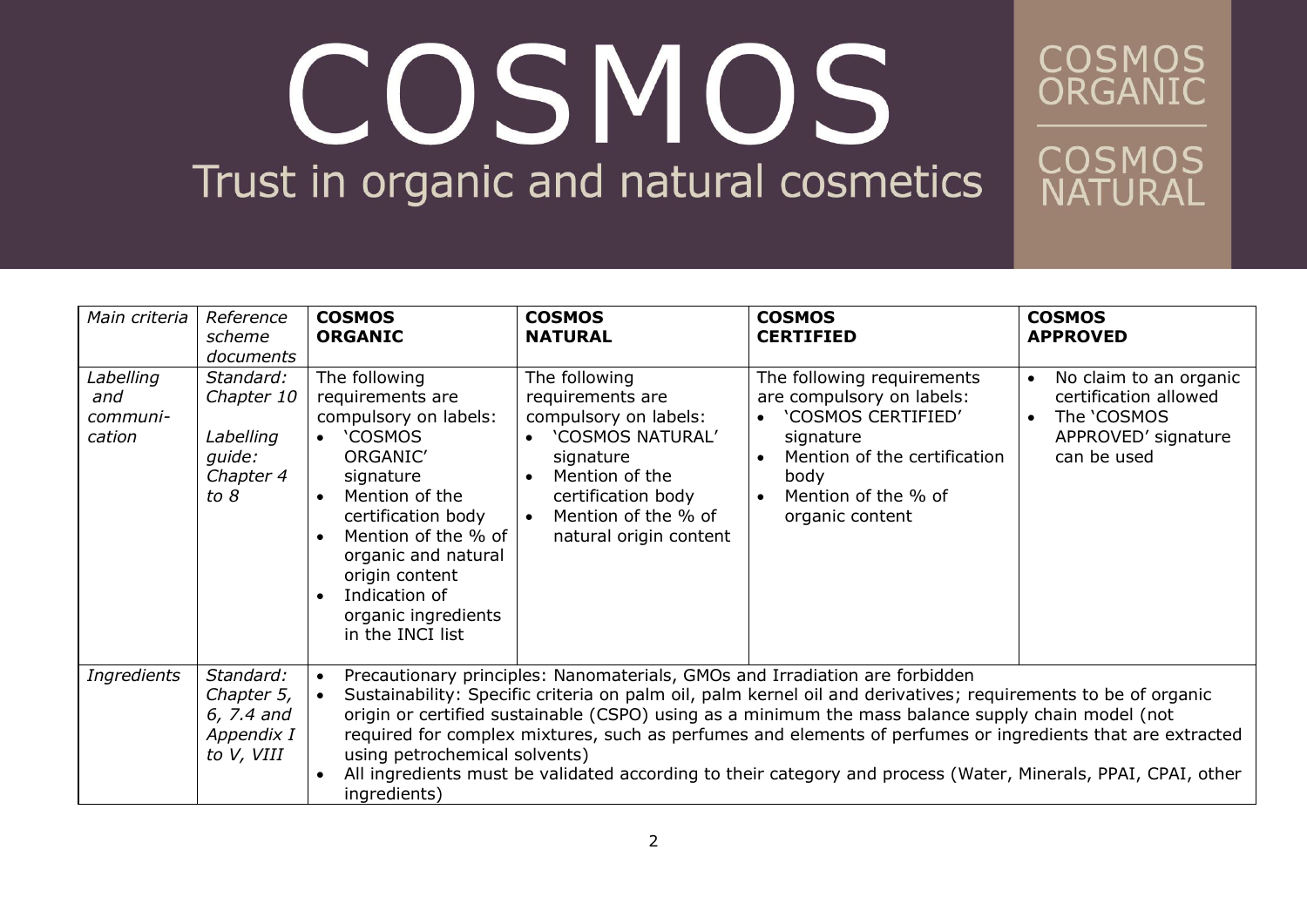| Main criteria       | Reference<br>scheme<br>documents                                        | <b>COSMOS</b><br><b>ORGANIC</b>                                                                                                                                                                                                                                                                                                                                                                                                                               | <b>COSMOS</b><br><b>NATURAL</b>                                                                                                                                                                                                                                                                                                                  | <b>COSMOS</b><br><b>CERTIFIED</b>    | <b>COSMOS</b><br><b>APPROVED</b> |
|---------------------|-------------------------------------------------------------------------|---------------------------------------------------------------------------------------------------------------------------------------------------------------------------------------------------------------------------------------------------------------------------------------------------------------------------------------------------------------------------------------------------------------------------------------------------------------|--------------------------------------------------------------------------------------------------------------------------------------------------------------------------------------------------------------------------------------------------------------------------------------------------------------------------------------------------|--------------------------------------|----------------------------------|
| <b>Formulations</b> | Standard:<br>Chapter 6<br>and $7$ ,<br>Appendix<br>V,<br>Appendix<br>VI | Minimum of 20% of organic<br>content or at least 10% for<br>rinse-off product, non-<br>emulsified aqueous products,<br>and products with at least<br>80% minerals or ingredients of<br>mineral origin<br>At least 95% of the PPAI must<br>be organic origin<br>The remaining PPAI must be<br>organic if they are listed in<br>Appendix VI<br>The CPAI listed in Appendix<br>VII must be organic<br>Maximum of 2% of<br>petrochemical moieties<br>(Appendix V) | No minimum of<br>$\bullet$<br>organic content<br>Maximum of 2% of<br>$\bullet$<br>petrochemical moieties<br>(Appendix V)<br>Base formulas with no<br>$\bullet$<br>organic content (e.g.<br>shampoo bases, soap<br>bases) must be<br>certified under<br><b>COSMOS NATURAL</b><br>certification (therefore<br>including an on-site<br>inspection). | Presence of<br>organic<br>ingredient | No organic content<br>$\bullet$  |

**COSMOS**<br>ORGANIC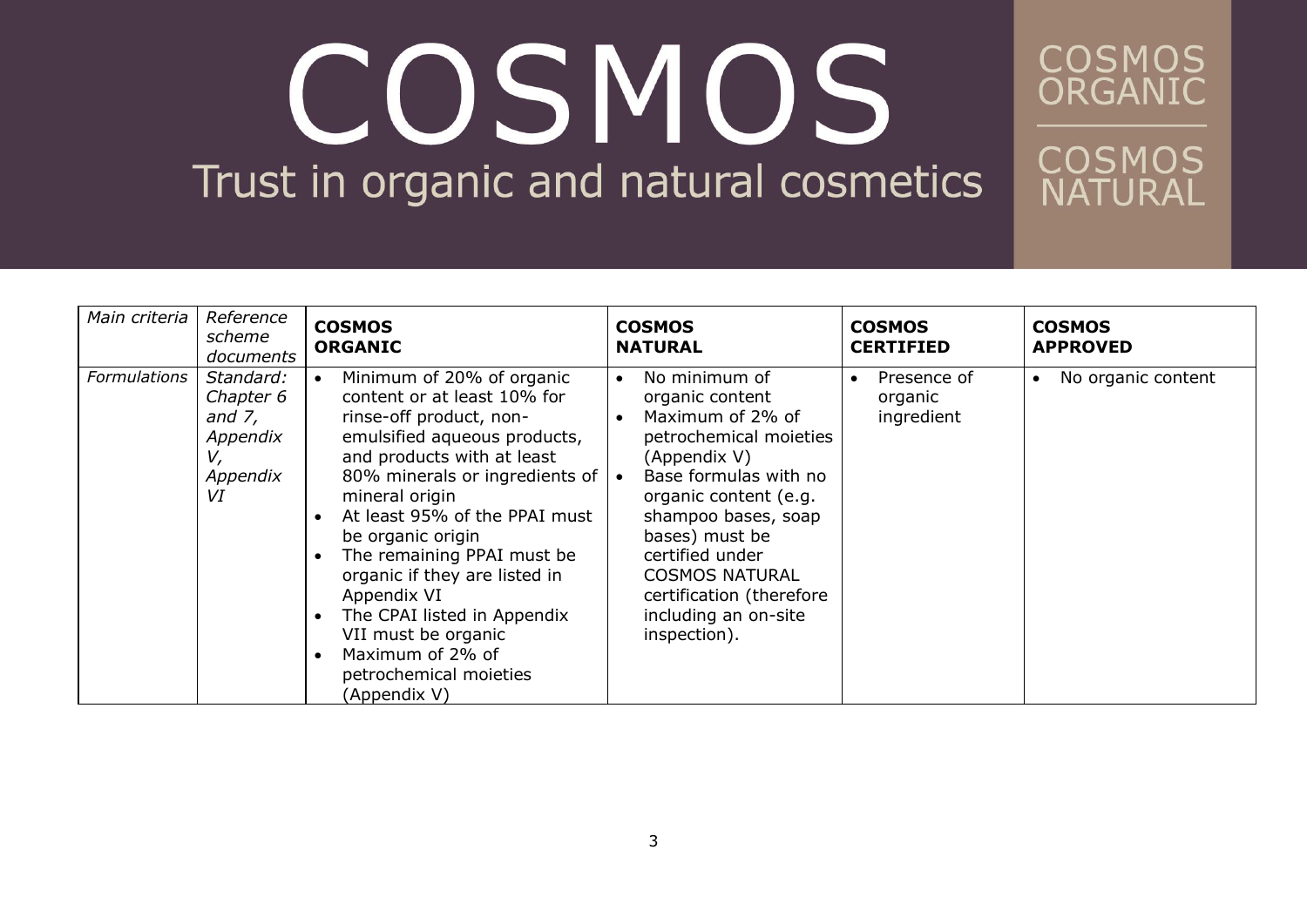**COSMOS**<br>ORGANIC

| Main criteria                    | Reference<br>scheme<br>documents                    | <b>COSMOS</b><br><b>ORGANIC</b>                                                                                                                                                                                      | <b>COSMOS</b><br><b>NATURAL</b>                                                                                                                              | <b>COSMOS</b><br><b>CERTIFIED</b> | <b>COSMOS</b><br><b>APPROVED</b> |
|----------------------------------|-----------------------------------------------------|----------------------------------------------------------------------------------------------------------------------------------------------------------------------------------------------------------------------|--------------------------------------------------------------------------------------------------------------------------------------------------------------|-----------------------------------|----------------------------------|
| Packaging &<br><b>Fabrics</b>    | Standard:<br>Chapter<br>8.3, 8.4,<br>Appendix<br>IX | Primary, secondary packaging and fabric components must<br>$\bullet$<br>be validated and compliant<br>Minimization of direct and indirect environmental impacts<br>of packaging and revision compulsory each 3 years |                                                                                                                                                              | N.A.                              |                                  |
|                                  |                                                     | Cosmetic formula must meet<br>this Standard and the fabric<br>material must be 100%<br>certified organic                                                                                                             | Fabric components<br>$\bullet$<br>must meet the<br>requirements for CPAI<br>and PPAI but do not<br>need to be organic.<br>Lyocell and Viscose<br>are allowed |                                   |                                  |
| Manu-<br>facturing,<br>storage   | Standard:<br>Chapter<br>8.1, 8.2                    | $\bullet$<br>$\bullet$                                                                                                                                                                                               | Avoid any confusion or risk to the integrity of the products<br>Prevent contamination of the ingredients and the products                                    |                                   | N.A.                             |
| Environ-<br>mental<br>Management | Standard:<br>Chapter 9                              | An environmental management plan must be put in place<br>$\bullet$<br>Every cleaning/disinfection product used must be validated and compliant<br>$\bullet$                                                          |                                                                                                                                                              | N.A.                              |                                  |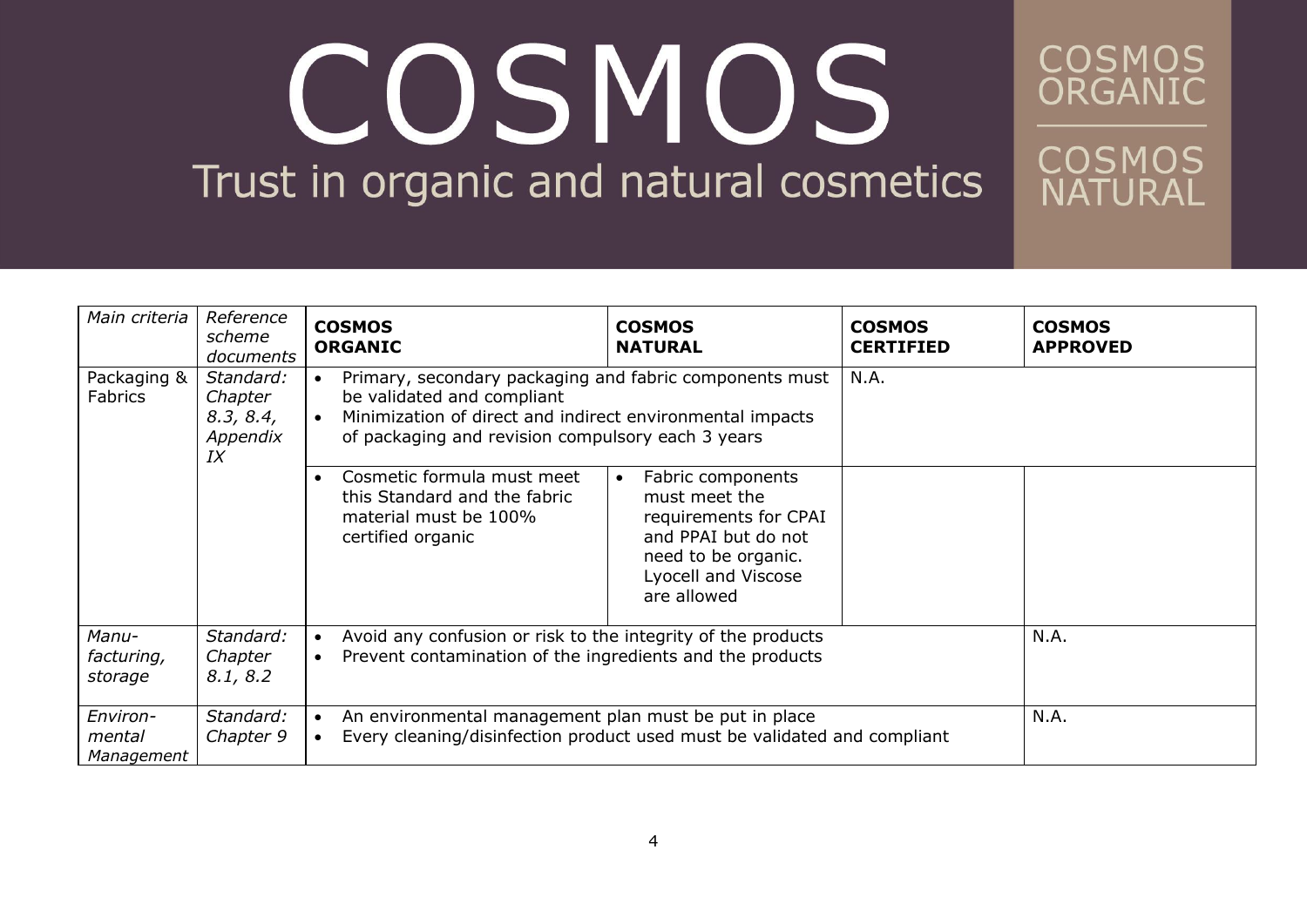**COSMOS**<br>ORGANIC

| Main criteria         |                                                  | Reference<br>scheme<br>documents                                                    | <b>COSMOS</b><br><b>ORGANIC</b>                                                                                                                                                | <b>COSMOS</b><br><b>NATURAL</b> | <b>COSMOS</b><br><b>CERTIFIED</b> | <b>COSMOS</b><br><b>APPROVED</b> |  |
|-----------------------|--------------------------------------------------|-------------------------------------------------------------------------------------|--------------------------------------------------------------------------------------------------------------------------------------------------------------------------------|---------------------------------|-----------------------------------|----------------------------------|--|
|                       | Application                                      | Control Manual:<br>Chapter 8, 8.3.1                                                 | Application form completed for every prospective client                                                                                                                        |                                 |                                   |                                  |  |
|                       | Application<br>review                            | Control Manual:<br>Chapter 8                                                        | Review of the application form to study the feasibility and the definition of the prospective client<br>$\bullet$<br>If possible, formalization of the commitment<br>$\bullet$ |                                 |                                   |                                  |  |
| process<br>Evaluation | Evaluation                                       | Standard:<br>Chapter 11.1,<br>11.2<br><b>Control Manual:</b><br>Chapter<br>8, 8.3.2 | Documentary evaluation for each Product/Raw Material<br>Documentary evaluation for<br>Initial on-site audit<br>each Raw Material<br>$\bullet$                                  |                                 |                                   |                                  |  |
|                       | <b>Review &amp;</b><br>Certification<br>decision | Control Manual:<br>Chapter 8, 8.3.3                                                 | Review of the evaluation results to take the appropriate certification decision<br>$\bullet$                                                                                   |                                 |                                   |                                  |  |
|                       | Certification<br>documentation                   | <b>Control Manual:</b><br>Chapter 8, 8.3.4                                          | If the certification decision is positive, certification document edition                                                                                                      |                                 |                                   |                                  |  |
|                       | Directory of<br>certified<br>products            | Control Manual:<br>Chapter 8                                                        | The list of certified products/raw materials is available on the COSMOS website<br>$\bullet$                                                                                   |                                 |                                   |                                  |  |